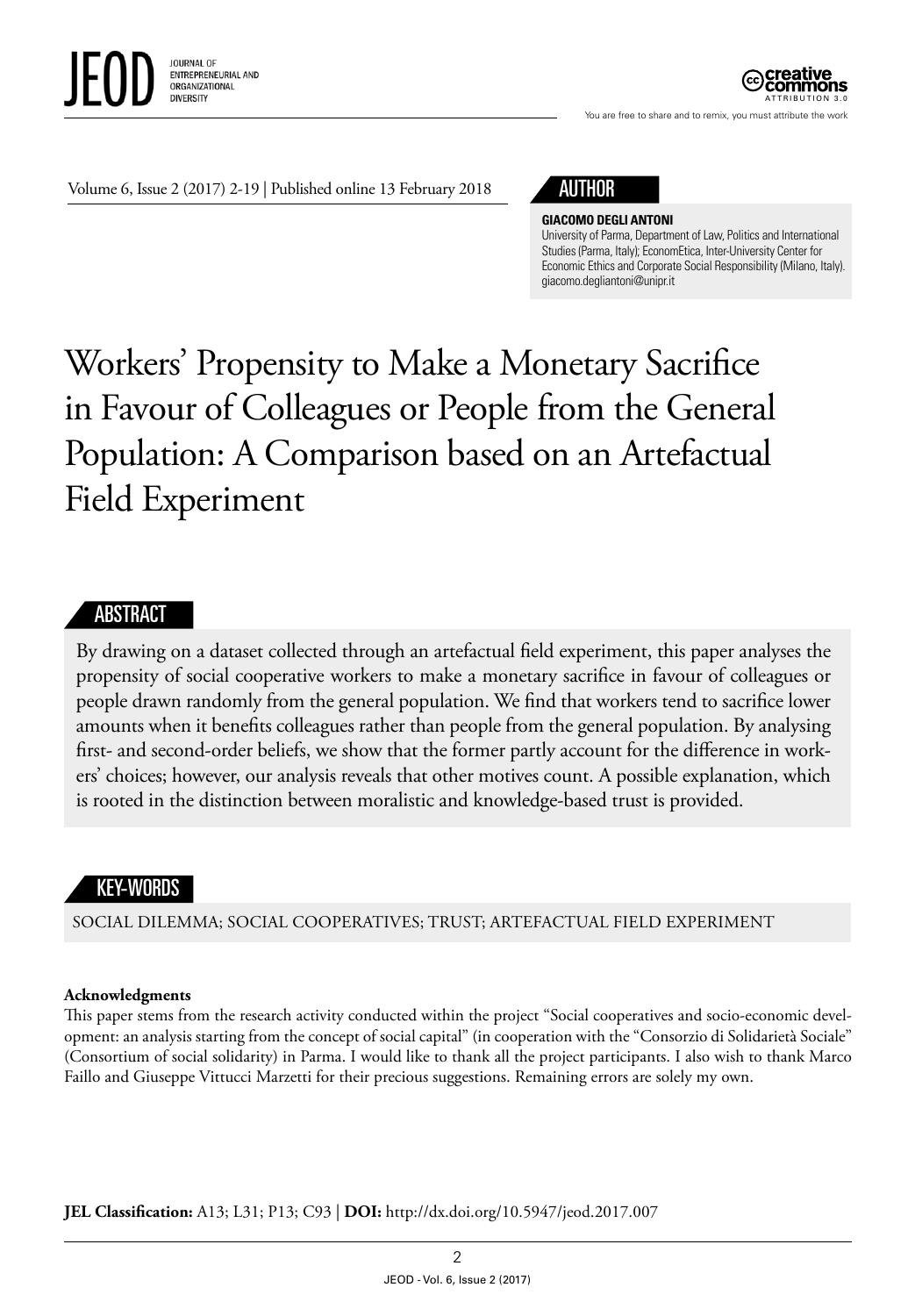# **1. Introduction**

Our study looks at Italian social cooperatives, which almost doubled in number between 2001 and 2011 to 11,264, employing approximately 320,513 workers<sup>1</sup>. Social cooperatives combine characteristics of traditional cooperative enterprises and traditional non-profit associations, where governance rights and ownership are assigned to the workers or to a mix of stakeholder categories, such as consumers, volunteers and investors (Borzaga and Tortia, 2006, Degli Antoni and Portale, 2011). Residual earnings are principally reinvested in reserves that are not available to members, who only receive residual earnings to a very limited extent. Social cooperatives can be viewed as non-profit organizations with distribution constraints (Borzaga and Tortia, 2006).

These organizations may be included in the broader category of "social enterprises" (Borzaga and Defourny, 2001; Defourny and Nyssens, 2010a), which are characterized by the pursuit of community interest goals and social benefit creation for members and non-members (Kerlin, 2006), and whose regulation varies among countries (Defourny and Nyssens, 2008; Defourny and Nyssens, 2010b)2 . They represent a still limited, but nevertheless important and growing phenomenon in contemporary economies. The increasing importance of this type of organization around the world makes the focus on social cooperatives proposed in this paper worthy of interest.

By drawing on a dataset collected by the author through an artefactual field experiment<sup>3</sup>, this paper analyses the willingness of workers in social cooperatives to make a monetary sacrifice for colleagues and compares it with their readiness to make sacrifices for people they do not know. As a benchmark for workers' behaviour, we compare it with that of volunteers in the same type of organization. We also analyse the subjects' first-order and second-order beliefs. In our experiment, subjects interact in pairs and have to decide how much of their initial endowment to send to their counterpart, knowing that the amount sent is doubled by the experimenter. This interaction configures a typical social dilemma i.e., a situation in which the rational pursuit of self-interest can harm the result of the group, leading to an outcome which is not a Pareto-optimal equilibrium.

The existing literature shows that the socially-oriented nature and inclusive governance of social cooperatives generate positive effects associated with the participation of workers in those organizations. The satisfaction of workers in social cooperative is higher compared with other organizational forms (Borzaga and Tortia, 2006). On studying the effect of participation in social cooperatives on the creation of workers' social networks and generalized trust, Degli Antoni and Portale (2011) find positive effects of the degree of multi-stakeholder governance implemented by

<sup>1</sup> 9th Census of industry and services, institutions and non-profit organizations, 2011. Italian National Institute of Statistics (Istat). http://dati-censimentoindustriaeservizi.istat.it/

<sup>2</sup> The "social enterprise" category differs in some respects between the European and US contexts. In Europe social cooperatives are expressly considered to be social enterprises (see in particular the approach proposed by the EMES International Research Network; see also Kerlin, 2006).

<sup>&</sup>lt;sup>3</sup> See the classification proposed by Harrison and List (2004). See also Mittone and Ploner (2015).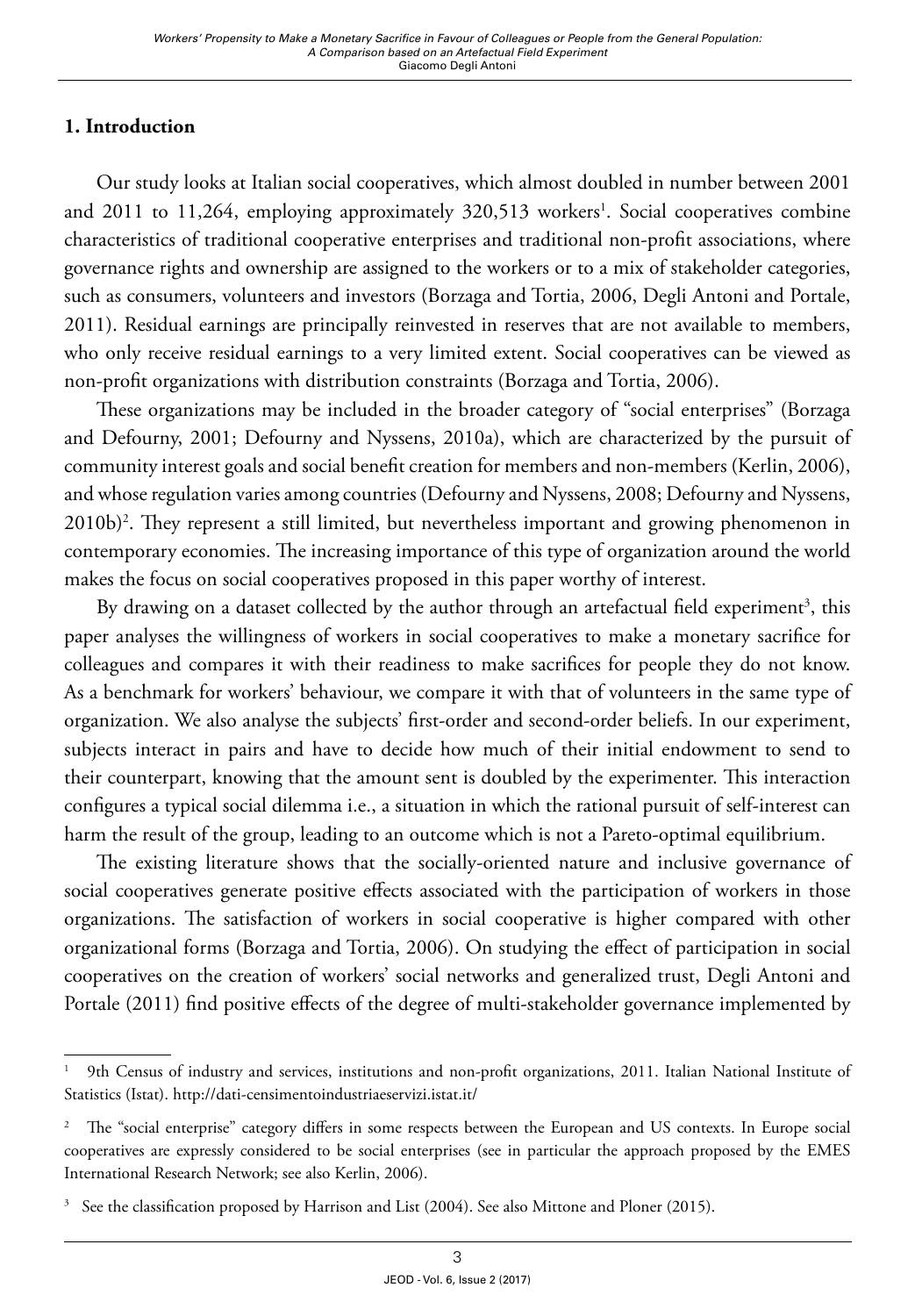social cooperatives and of their adoption of corporate social responsibility practices. Degli Antoni and Sabatini (2016) show that, in social cooperatives, workers, and to a lesser extent volunteers, develop weak and strong ties understood as personal networks of contacts characterized by different degrees of familiarity<sup>4</sup>. Sabatini, Modena and Tortia (2014) find that, by participating in traditional cooperative enterprises (which share many characteristics in terms of inclusive governance and attention for stakeholders' claims with social cooperatives), workers tend to develop more generalized trust than they do through participation in organizations of other kinds (public or for-profit).

Considering these results, we expect that the vast majority of both workers and volunteers of social cooperatives do not observe standard rational and selfish behaviour when involved in a social dilemma like the one which characterizes our artefactual field experiment. With respect to the comparison between the behaviour of workers towards colleagues and towards unknown people, we do not receive any specific insights from the evidence described above. In fact, participation in social cooperatives seems both to generate trustful relationships within the workplace and foster generalized trust. Moreover, with specific respect to the interaction with colleagues, it must be taken into account that the relational dynamics that characterize organizations are complex: on-the-job relations can be enjoyable and trusting—as seems to be the case in general for social cooperatives—but they may also be negatively affected by competition in the workplace, e.g., when employees compete for promotion or to share the surpluses generated by the organization. Finally, when comparing volunteers' and workers' behaviour, on considering the empirical literature which highlights a generally higher level of generalized trust of volunteers than non-volunteers (Stolle, 1998; Stolle and Rochon, 1998; Wollebaek and Selle, 2002; Degli Antoni and Grimalda, 2016), we expect volunteers in general to be more willing than workers to make a monetary sacrifice for unknown people<sup>5</sup>.

The originality of the present paper may be better understood by analyzing the contributions by Degli Antoni and Grimalda (2016) and Mittone and Ploner (2015), which share many characteristics with it. Degli Antoni and Grimalda (2016) carried out an artefactual field experiment involving members of different types of voluntary associations and a demographically comparable sample of non-members in a trust game (Berg, Dickhaut and McCabe, 1995). Following a between-subjects design, members were alternatively paired with members of their own association or with people from the general public. Non-members were paired with people from the general public. This enabled the authors to investigate the different patterns of generalized trust and trustworthiness of members of

<sup>4</sup> Degli Antoni and Sabatini (2016) compare the effect of participation in social cooperatives and in social welfare associations on the development of networks of strong and weak ties. The members of social cooperatives considered by these authors were the same subjects analyzed in the present paper. However, neither are the key questions used to measure strong and weak ties in the contribution by Degli Antoni and Sabatini (2016) used in the present analysis, nor have the experimental data from the game studied here been used in the paper by Degli Antoni and Sabatini (2016) (because data from the game were not available with respect to members of social welfare associations).

<sup>5</sup> Note that in our estimates we control for workers who are also volunteers in some organizations (see footnote 18).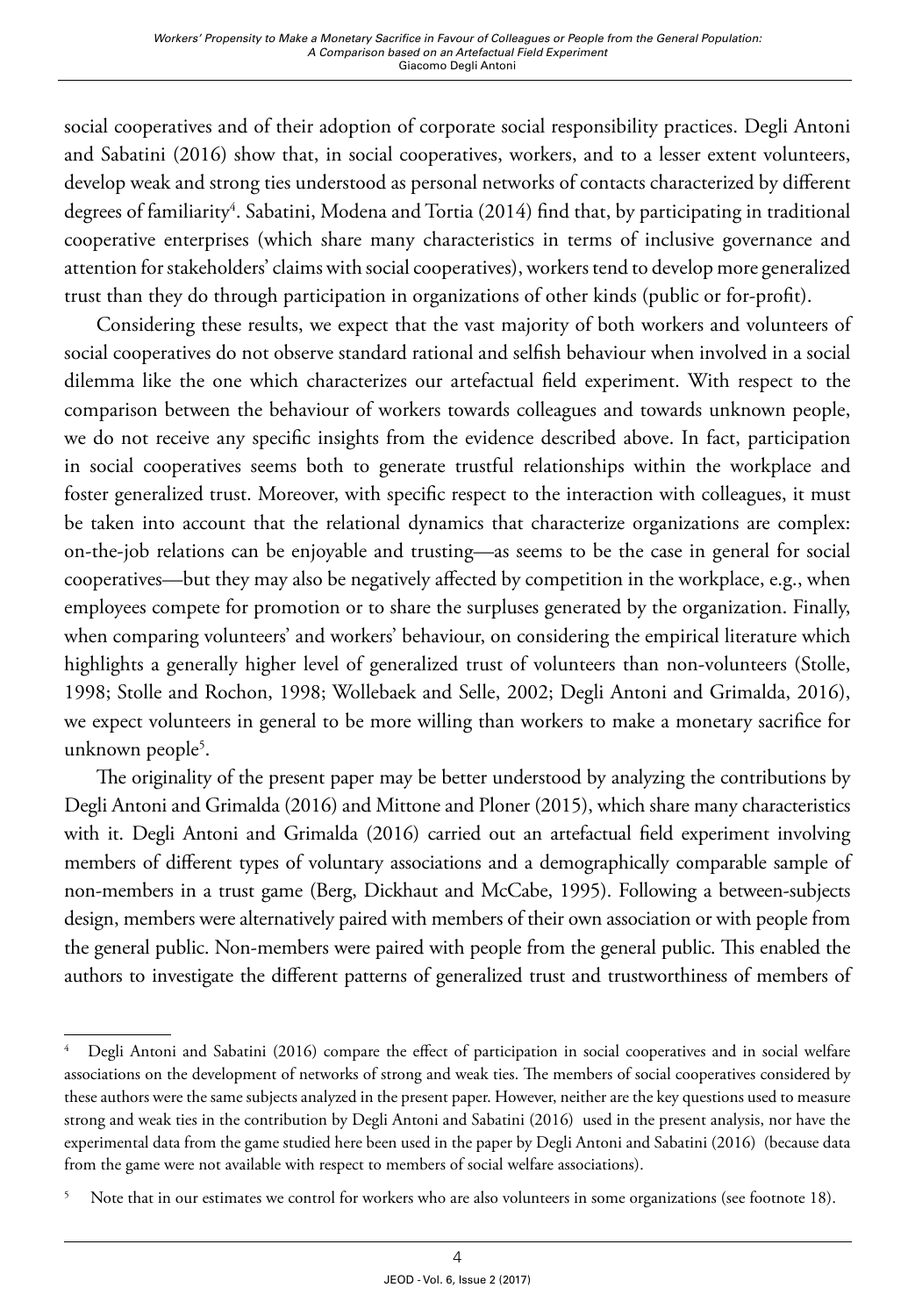Putnam-type and Olson-type associations and to compare them with those of non-members who had never joined an association as volunteers. Moreover, the authors compared the level of generalized and particularized trust of members of the two types of association. Degli Antoni and Grimalda show that members of Putnam-type associations display more generalized trust than non-members, while no difference in the level of generalized trust emerges between members of Olson-type associations and non-members. The opposite pattern is observed when trustworthy behaviour is considered, with members of Putnam-type (Olson-type) associations proving to be no more (more) trustworthy than non-members. Finally, the authors show that only members of Olson-type associations seem to reveal higher levels of particularized trust than generalized trust. The design proposed by Degli Antoni and Grimalda (2016) is similar to that used in the present contribution, with agents belonging to an organization being paired with other members of their own associations or with people from the general public. However, the distinctive feature of the present paper is that it focuses mainly on workers of social cooperatives, while the contribution by Degli Antoni and Grimalda (2016) focused on members who volunteer in different type of associations (not social cooperatives).

Conversely, the focus on employees of social cooperatives characterizes the paper by Mittone and Ploner (2015)<sup>6</sup>, who analysed data from a prisoner's dilemma game embedded in a questionnaire administered to workers in Italian social cooperatives in 2007. The game varied in two respects, which the authors call "social proximity" and "relative returns of mutual cooperation". In the "high social proximity" condition, the subjects were paired with other workers from their own cooperative, whereas in the "low social proximity" condition, the two players belonged to different organizations. Monetary payoffs based on different combinations of choices were changed so as to make the cooperative equilibrium more or less convenient when compared with the standard Nash equilibrium that characterizes the one-shot prisoner's dilemma. Mittone and Ploner showed that (a) greater monetary incentives increase cooperation, in particular where social proximity is low, and (b) social proximity does not affect cooperation: that is, workers in cooperatives do not cooperate more closely when paired with colleagues than they do when paired with members of other organizations. The present contribution shares with Mittone and Ploner (2015) the focus on workers of social cooperatives, but differs from their work in two main respects.

First, in our experimental design, the "high social distance condition" was not implemented by pairing workers from two different social cooperatives, but instead a worker was paired with a person randomly drawn from the general population. On the one hand, this made interpretation

<sup>6</sup> Beside Mittone and Ploner's (2015) paper, other studies focused on employees' behaviour include those by Bandiera, Barankay and Rasul (2005) and Charness and Villeval (2009). The first study focused on workers' social preferences in the workplace by analyzing whether workers tend to internalize the consequences of their conduct towards their colleagues. The second study involved workers of different ages (juniors - under 30, and seniors - over 50) from two large French firms in a public goods game experiment. The authors found that seniors contribute more to team production than juniors, that they are not more risk averse in making financial decisions than juniors, and that they react to the competitiveness of the environment and to incentives about as intensely as juniors do.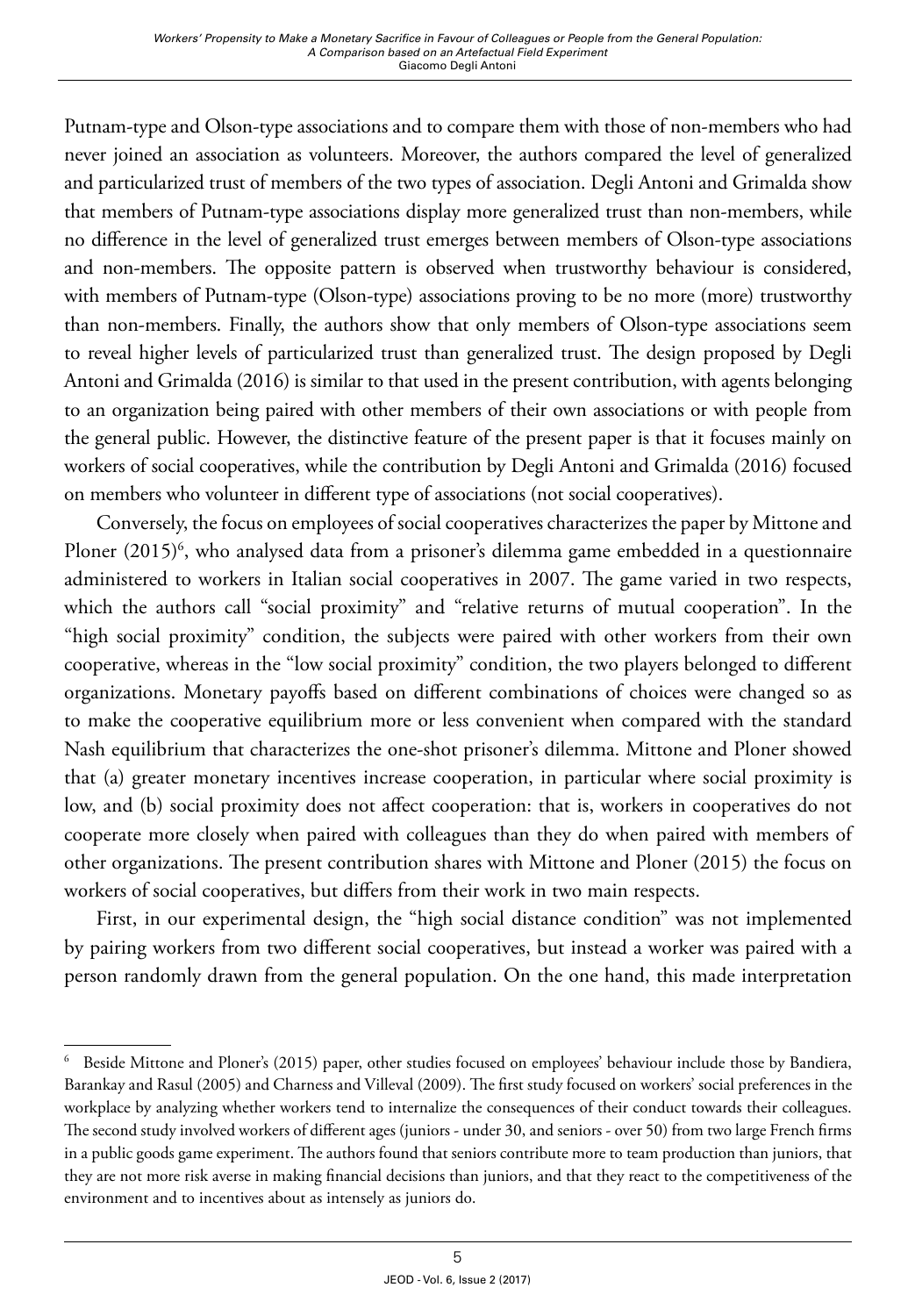of a possible in-group effect less clear. In fact, when we compare workers' behaviour towards their colleagues (*in-group*) with their behaviour towards unknown others (*out-group*), we change two aspects simultaneously: the unknown others are neither member of the same social cooperative as the workers taking a decision nor, generally speaking, do they work in social cooperatives. On the other hand, however, as may be seen in Section 4 (discussion of results), it enabled us to interpret our data in the light of concepts of moralistic trust (that is, trust of subjects about whom one has no information) and knowledge-based trust (trust of specific categories of persons), and allowed us to verify how a (generalized) propensity to make a personal sacrifice changes when workers reach their decisions by considering their previous experiences in the workplace.

Second, we included volunteers working in social cooperatives in our sample. This made it possible to study the behaviour of different people involved in the same organization (indeed affected by the same environmental variables) but with different statuses (i.e. worker or volunteer).

As expected, we found that the great majority of subjects involved in the experiment deviated from the non-cooperative Nash equilibrium, being willing to make a monetary sacrifice for their counterpart. At odds with what may be expected by considering the existing empirical literature on volunteers' generalized trust in comparison with that of non-volunteers, we found that, when paired with people from the general public, workers tended to sacrifice more than volunteers. Finally, our evidence reveals that workers' propensity to make a personal monetary sacrifice is lower when they are paired with colleagues rather than with people from the general population. In our conclusion, we discuss a possible explanation for this result based on the distinction between moralistic and knowledge-based trust (see in particular Uslaner, 2002). Belief-based explanations do not completely account for the difference in workers' behaviour when paired with colleagues and with people from the general public; rather, our analysis reveals that other motivations must be taken into account.

Our findings open up interesting scenarios for the analysis of relationships among colleagues. In particular, we encourage an investigation of whether the results that emerged with respect to employees in social cooperatives would also be confirmed when considering other kinds of organization, whether private (both non-profit and for-profit) or public.

The paper is organized as follows. Section 2 describes our database, the experimental design and procedures. Section 3 presents descriptive evidence and an econometric analysis. In Section 4 presents the discussion of results. Section 5 concludes.

## **2. Database, experimental design and procedures**

## *2.1 Database*

This paper is based on a database collected in 2011 by the author by means of an experimental game embedded in anonymous questionnaires. Questionnaires were filled in by workers and volunteers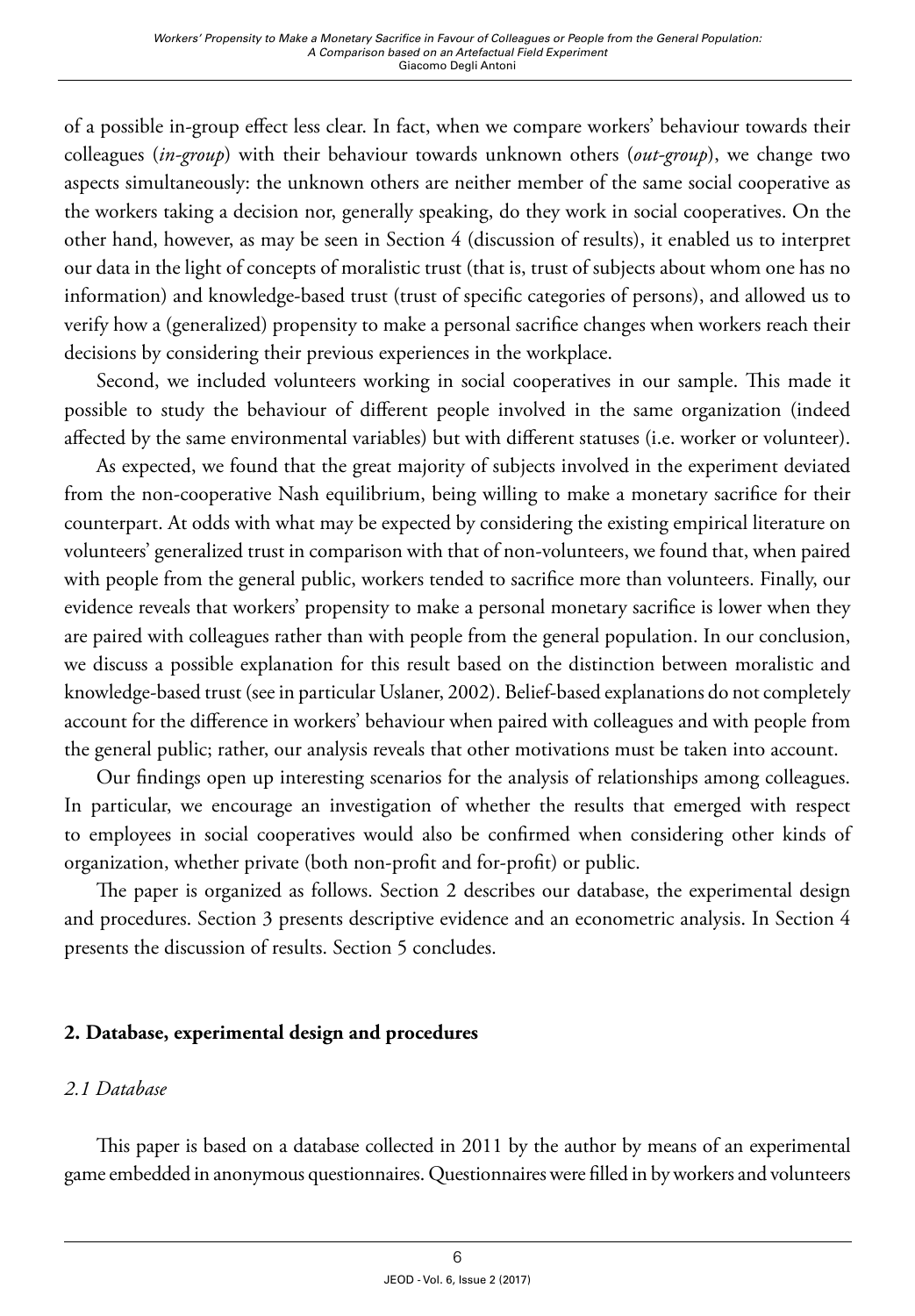of social cooperatives operating in Parma, a province in North Italy with 447,251 inhabitants<sup>7</sup> and a significant number of social cooperatives (with 17.08 social cooperatives per 100,000 inhabitants<sup>8</sup> Parma has the 37th largest number of social cooperatives out of the 110 Italian provinces).

Social cooperatives were contacted through the second-level association based in Parma "Consorzio di Solidarietà Sociale" (Consortium of Social Solidarity)9 . This association involves 37 social cooperatives representing a significant proportion of the 73 social cooperatives operating in Parma. All the 37 social cooperatives were invited to participate in the research project. Of the 17 that agreed to take part, 12 were A-type social cooperatives, one was B-type, and 4 were  $A+B$ -type<sup>10</sup>.

We asked managers of the social cooperatives to distribute questionnaires to all their workers and volunteers (see Section 2.3 on the experimental procedure). In total, we collected experimental data from 114 subjects (21 per cent of workers and 8 per cent of volunteers<sup>11</sup>): 87 workers from 15 social cooperatives (5.8 workers per organization on average, minimum 1, maximum 12, and standard deviation 3.8) and 27 volunteers from 11 social cooperatives (2.5 volunteers per organization on average, minimum 1, maximum 4, and standard deviation 1.1). We also asked members with detailed knowledge of their social cooperatives to answer questions intended to collect information on various characteristics of the organizations surveyed, such as size, number of employees, operational characteristics etc. The variables elaborated from these questions concerned the organizational level and had the same value for each respondent belonging to the same social cooperative.

# *2.2 Experimental design*

The game represented a typical social dilemma. Two players were endowed with 50 EUR. They had to decide how much—between 0 and 50 EUR—of their endowment to send to the other player. Transferred euros were doubled. If it was assumed that players had purely self-interested preferences, the sub-game perfect Nash-equilibrium of this game, played one-shot, was the strategy vector in

<sup>7</sup> http://www.statistica.parma.it

<sup>8</sup> Our calculation on data from Istat: http://dati-censimentoindustriaeservizi.istat.it/ and http://demo.istat.it/ bil20111009/index04.html.

<sup>9</sup> Second-level associations are associations of first-level associations—that is voluntary associations of individuals—with the institutional goal of supporting their members in their activities (such as fundraising programmes and organization of training courses).

<sup>&</sup>lt;sup>10</sup> A-type social cooperatives operate in sectors characterized by socially oriented activities, such as education and research, welfare and health services. The aim of B-type social cooperatives is to promote the employment of disadvantaged people: they may operate in any sector, provided that at least 30% of their employees are disadvantaged. The A+B-type combines the features of A-type and B-type social cooperatives. The various types of social cooperatives were established by Law 381/1991.

<sup>&</sup>lt;sup>11</sup> The lower percentage of volunteers who took part in the research is mainly due to greater difficulties with contacting them compared with workers, who spend far more time within the organization.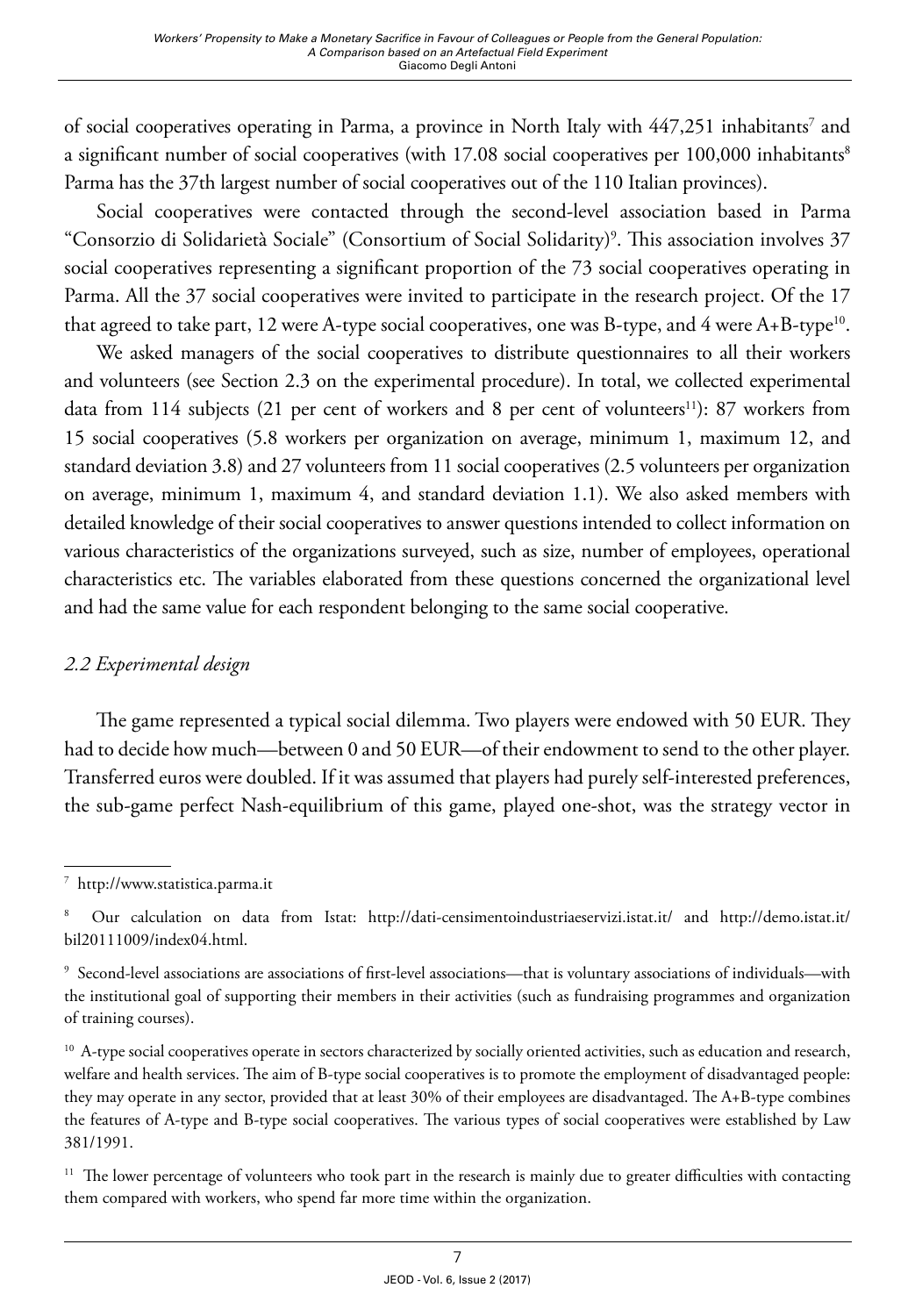which both players sent 0 and earned 50 EUR, which was not a Pareto-optimal equilibrium.

We adopted a between subjects design characterized by an *in-group* and an *out-group* condition. Each worker participated in either the *in-group* or the *out-group* condition: that is, each worker who took part in the experiment could be paired with either a colleague or a member of the general public. Conversely, since the number of volunteers in social cooperatives is low and recruitment for the game was likely to be particularly difficult, we decided to involve volunteers only in the *outgroup* setting, so as to have a sufficient number of observations at least in one condition. This meant that volunteers could be paired exclusively with persons from the general public. The effective number of volunteers who participated in the research project confirmed the validity of our choice.

In the *in-group* condition, workers were informed that they would be paired with another worker belonging to their own social cooperative. In this condition, therefore, workers could only be paired with colleagues from the same social cooperative. The instructions stated that "each pair is formed of workers randomly drawn from the same social cooperative". In the *out-group* condition, workers (volunteers) were informed that "each pair is formed of a worker (volunteer) at a social cooperative and a person randomly drawn from residents of the province of Parma or surrounding provinces".

At the end of the game, we also elicited first- and second-order beliefs. We asked the following questions: (i) "What amount do you believe that the person paired with you: will ask for herself/himself (between 0 and 50 EUR) \_\_\_\_\_\_\_; will send you (between 0 and 50 EUR) \_\_\_\_\_\_\_"; and (ii) "According to you, how much does the person paired with you believe that you will send to her or him (between 0 and 50 EUR)? \_\_\_\_\_". Belief elicitation was also monetarily incentivized (see the next Section).

# *2.3 Experimental procedures*

The experimental instructions and the sheet on which players had to report their choices were embedded at the beginning of a questionnaire (101 questions relating to the respondent's experience in the cooperative) distributed by the managers of the social cooperatives and filled in at home. Participants were asked to return the questionnaire within two weeks. Questionnaires were collected through boxes placed in the headquarters of the social cooperatives.

The instructions explained that after the researchers had collected all the questionnaires, they would randomly draw 1 subject for every 50 who had taken part in the experiment (we used the term "activity" instead of "experiment" in the instructions), and only the subjects extracted would be paid. This incentive system is similar to the one adopted by Fong and Luttmer (2011). If a subject was drawn for payment of the game payoff, we paid 20 EUR for each of the two belief questions in the case of correct answers (that is, we paid for first-order belief where it was equal to the amount received and second-order belief where it was equal to the counterpart's first-order belief). In this way, each subject knew that there was only one chance in 50 that her or his counterpart would be selected to receive the money she or he decided to sacrifice, and only 1 chance in 50 that she or he would receive the money sent by the counterpart. The truthfulness of the entire procedure was guaranteed by the president of the Consortium of Social Solidarity of Parma.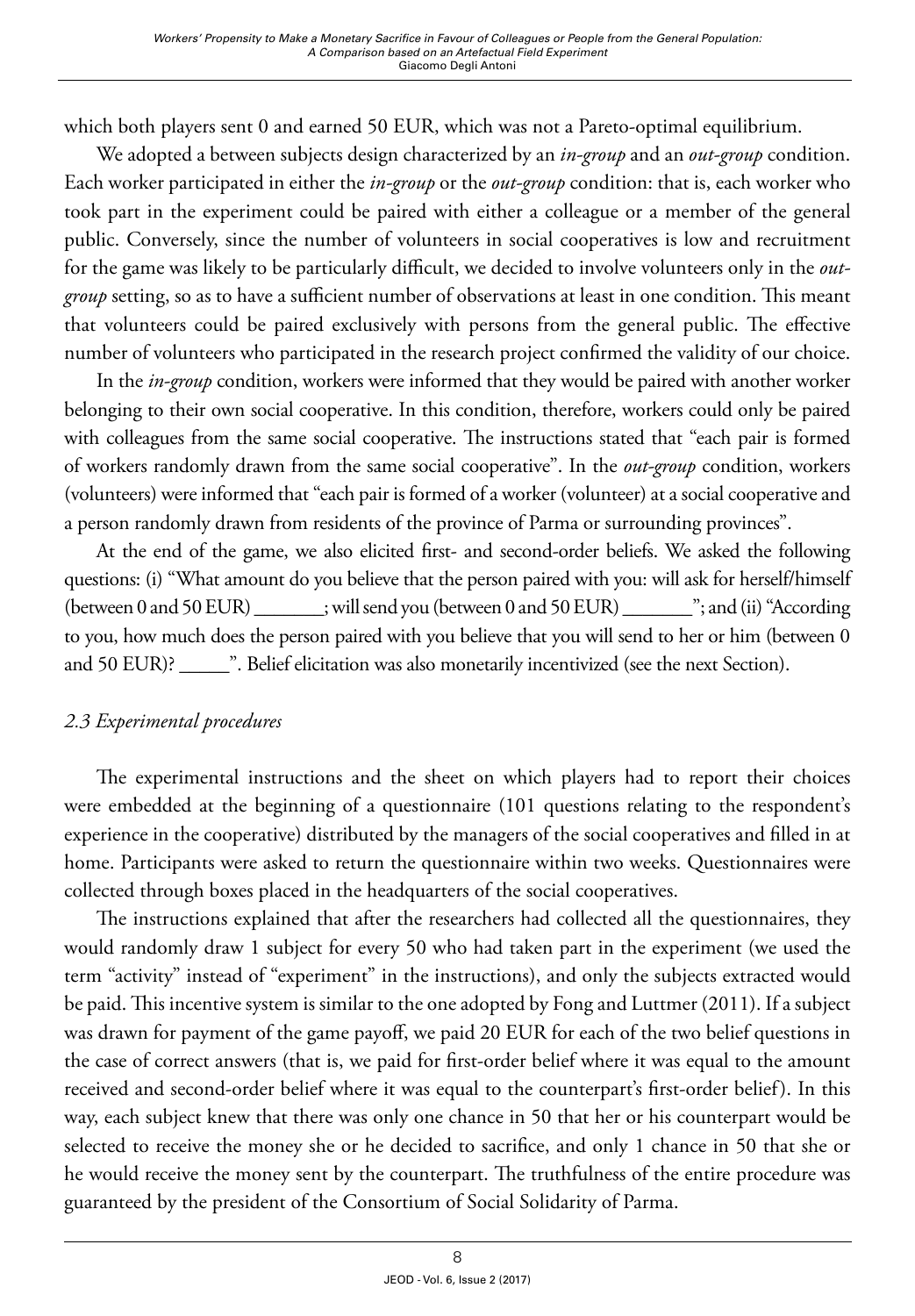Overall, the randomly extracted subjects were one worker who took part in the *in-group* condition and 1 worker from the *out-group*. In order to determine the payment for the worker in the *in-group* condition, we randomly selected a second worker belonging to the same organization, computed the final payoff according to the respective choices in the game, and paid only the former player. To determine the payoff for the worker extracted in the *out-group* condition, we randomly recruited a subject from the general population of Parma and surrounding provinces who received the same information that had been given to the other participants in the *out-group* condition. That is, the subject knew that "Each pair is randomly formed of a worker at a social cooperative and a person randomly drawn from residents of the province of Parma or surrounding provinces"12. To guarantee anonymity, workers were paid with a sealed envelope that bore only their identification number and contained the payoff, which was left at the reception desk of the social cooperative to which they belonged.

Even though the procedure of embedding a game in a survey and of postponing the payoff payment is not particularly common, other studies have already implemented this methodology. For example, Fehr et al. (2002) asked participants in a representative survey carried out in Germany to take part in a sequential trust game. After individual payoffs had been computed, the subjects were paid with cheques sent through the mail<sup>13</sup>.

Since we could not check understanding of the game after the subjects had read the instructions, we asked them to report both the sum that they wanted to send to the other player and the sum that they wanted to keep for themselves. We used the coherence of these answers in order to detect subjects who had not clearly understood the game's instructions. There were five subjects whose choices were not compatible with the game rule because adding their two answers produced a sum different from 50. We excluded these subjects from the dataset. We also used belief questions to detect participants who did not properly understand the game: we excluded from the sample subjects who gave incoherent replies to the question aimed at eliciting first-order beliefs (six subjects).

# **3. Results**

# *3.1 Descriptive analysis*

Tables 1 and 2 report descriptive statistics and balancing properties on socio-demographic indicators across experimental conditions and type of subject, i.e. workers and volunteers. The variables considered are the age of subjects, their sex, education (dummy variable that takes the value

<sup>&</sup>lt;sup>12</sup> We recruited this subject at a public swimming pool in the province of Parma. Since we needed only one subject from the general population, we opted to pay the subject in cash immediately after the participation.

<sup>&</sup>lt;sup>13</sup> A similar procedure was also implemented by Falk and Zehnder (2013) and Mittone and Ploner (2015).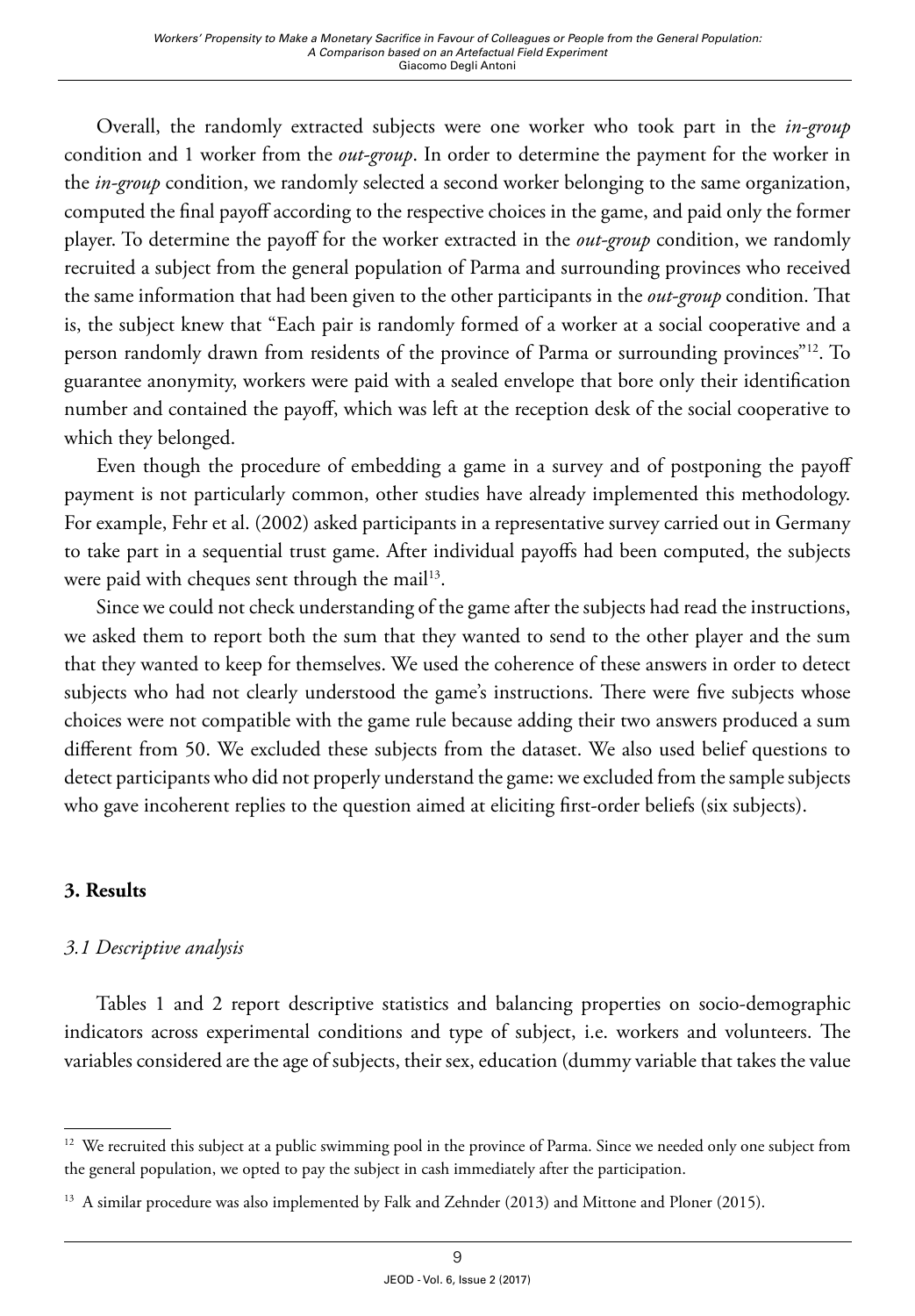of one if the subject has attained at least a bachelor's degree), family income (measured through a discrete variable ranging between 1 (less than 15,000 EUR) and 5 (more than 75,000 EUR) and the number of years spent in the organization.

More than 65 per cent of participants were female. The average age was 39.5 years old, with volunteers being on average older than workers. The difference in age is statistically significant when comparing volunteers and workers involved in the *in-group* condition. This may be explained by the fact that volunteering largely involves retired people, who constituted 34.62 per cent of volunteers of our sample. Subjects that had attained at least a bachelor's degree were the 35.6%, with percentages ranging between the 40.8 per cent of workers involved in the *out-group* condition and the 29.6 per cent of the workers in the *in-group*, but without revealing statistically significant differences. The years spent in the organization are slightly higher for volunteers than for workers. Finally, the family income is significantly higher when considering volunteers with respect to workers involved in the two conditions.

|              | Age      | Female  | Education | Family<br>income | Years spent<br>in the organization |
|--------------|----------|---------|-----------|------------------|------------------------------------|
| Workers      | 36.255   | 0.673   | 0.408     | 1.833            | 6.8                                |
| in-group     | (9.556)  | (0.474) | (0.497)   | (0.883)          | (6.125)                            |
| Workers      | 38.519   | 0.654   | 0.296     | 2.077            | 6.667                              |
| out-group    | (9.225)  | (0.485) | (0.465)   | (1.017)          | (6.177)                            |
| Volunteers   | 47.167   | 0.652   | 0.32      | 2.792            | 8.708                              |
| out-group    | (18.227) | (0.487) | (0.476)   | (0.932)          | (9.091)                            |
| Whole sample | 39.551   | 0.663   | 0.356     | 2.133            | 7.218                              |
|              | (12.838) | (0.475) | (0.481)   | (1.001)          | (6.929)                            |

**Table 1. Descriptive statistics per experimental condition and type of involvement in the social cooperative**

Means. Standard deviations in brackets.

| Table 2. Balancing properties per experimental condition and type of involvement in the social cooperative |  |  |
|------------------------------------------------------------------------------------------------------------|--|--|
|------------------------------------------------------------------------------------------------------------|--|--|

|                                     | Age      | Female  | <b>Education</b> | Family<br>income | Years spent<br>in the organization |
|-------------------------------------|----------|---------|------------------|------------------|------------------------------------|
| $H_0$ : Workers ( <i>in-group</i> ) | 1.163    | 0.029   | 0.936            | 0.949            | $-0.118$                           |
| $=$ Workers ( <i>out-group</i> )    | (0.245)  | (0.864) | (0.333)          | (0.343)          | (0.906)                            |
| H <sub>o</sub> :Workers (in-group)  | $1.891*$ | 0.032   | 0.547            | $3.747***$       | 0.029                              |
| = Volunteers                        | (0.059)  | (0.858) | (0.460)          | (0.000)          | (0.977)                            |
| $H_o$ : Workers (out-group)         | 1.322    | 0.000   | 0.034            | $2.499**$        | 0.095                              |
| $=$ Volunteers                      | (0.186)  | (0.990) | (0.853)          | (0.012)          | (0.924)                            |

\* Significant at 10%; \*\* Significant at 5%; \*\*\* Significant at 1%. P-value in brackets.

For continuous variables, we tested— through nonparametric statistics—between-subject differences by using the Mann-Whitney test. For dichotomous variables, we used the Chi square test to analyze the differences in proportions.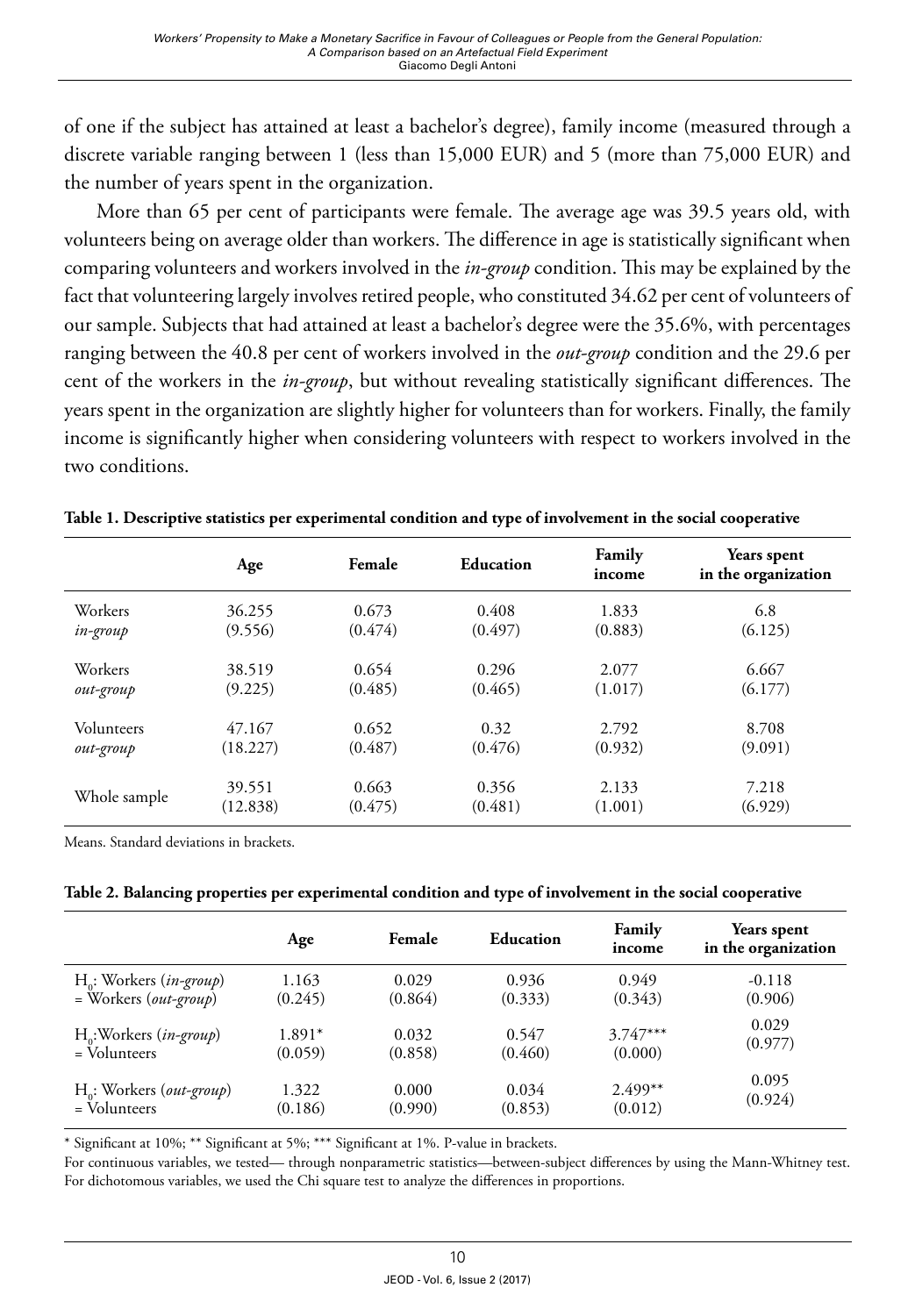The analysis on balancing properties reveals that no statistically significant differences emerge when the two samples of workers are considered (Table 2, first row). The homogeneity of workers is particularly important since the main aim of this paper is to compare their behaviour in the two experimental conditions.

When looking at the amount sent by subjects, the first interesting finding is a marked departure from standard rational and selfish behaviour. Only two workers (4 per cent) in the *in-group* condition, no workers in the *out-group*, and two volunteers (8 per cent) chose to send nothing. Figure 1 shows the Kernel density estimate related to the amount sent by subjects across experimental conditions and the type of involvement in the social cooperative. The figure reveals differences in the behaviour of volunteers and workers in the *in-group* and *out-group* condition. Overall, 16.50 per cent of the subjects sent their entire endowment, with the percentage varying consistently between the 8 per cent of workers in the *in-group* condition, the 20 per cent of volunteers, and the 28.57 per cent of workers in the *out-group*. In all the three different sub-samples, a large percentage of subjects sent around half of their endowments and the median is equal to 25. If we look at the average amount sent in the game, we notice that workers sent significantly more in the *out-group* (31.143 EUR) than in the *In-group* (22.580 EUR) (Mann-Whitney p=0.012). Compared with the behaviour of volunteers, who played only in the *out-group* condition, workers sent more in the *Out-group* (31.143 vs. 25.600 EUR) and less in the *in-group* (22.580 vs. 25.600 EUR), but in both cases the differences are not statistically significant (Mann-Whitney p=0.265; and p=0.335).



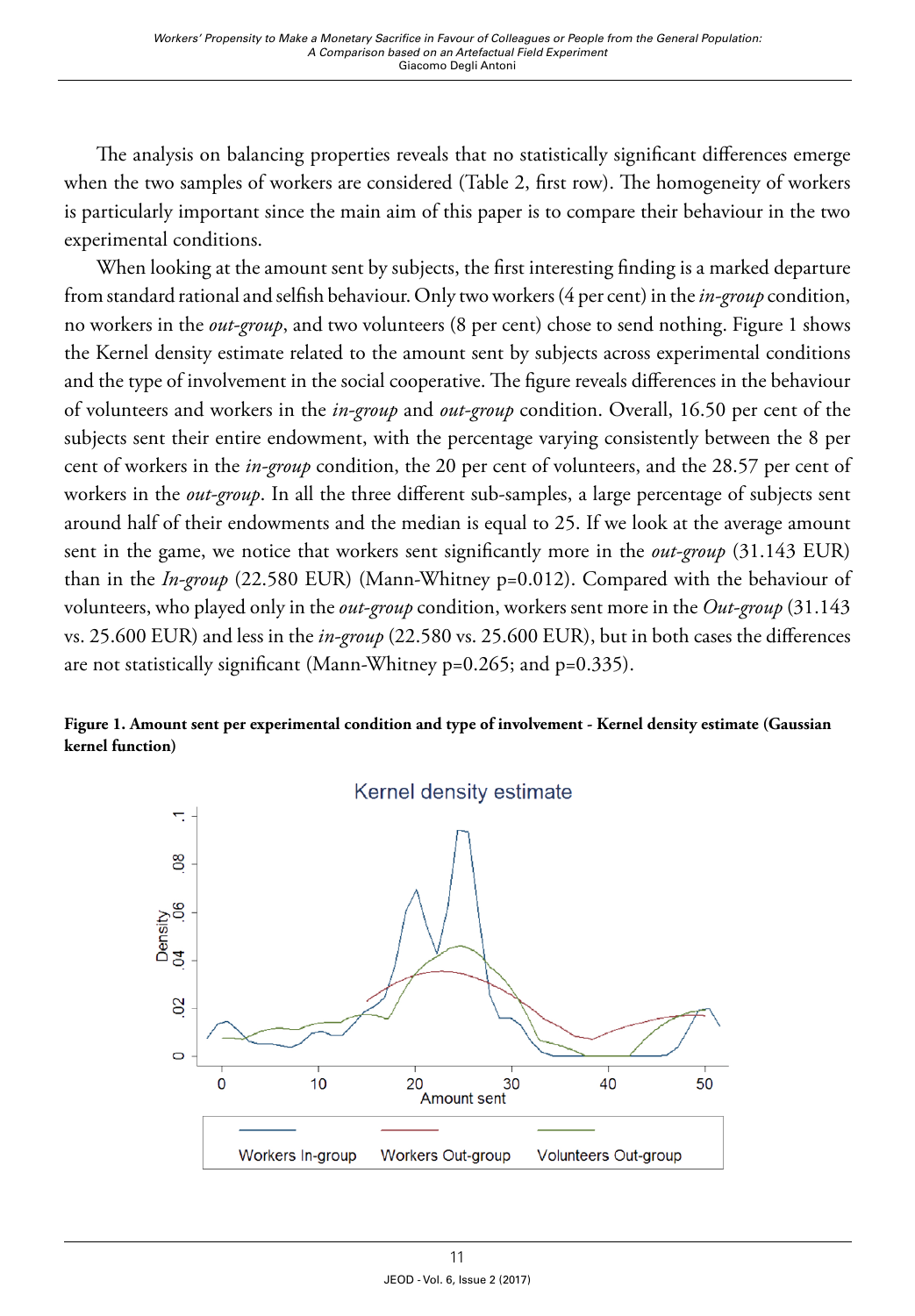In the next section, we report a multivariate analysis performed to study the behaviour of workers and volunteers across the different conditions characterizing the experimental design by considering first- and second-order beliefs and controlling for the differences in socio-demographic variables that emerged in the descriptive analysis.

# *3.2 Econometric analysis*

To perform our econometric analysis, we clustered standard errors by accounting for the social cooperative to which the worker or volunteer belonged (other prominent papers have used this technique: see, for example, Fehr et al. 2007, p.139). We assumed that observations were independent across groups, but not necessarily within groups, where the groups were subjects belonging to the same social cooperative. We performed both OLS and Tobit estimates where the censoring values were 0 (lower limit) and 50 (upper limit). Since the results were virtually unchanged when using the two different models, Table 3 reports OLS regression results only (Tobit estimates are available upon request) $14$ .

# Our base OLS specification was:

 $A$ mount sent $_{i_{\rm g}}$  =  $\alpha$ <sub>0</sub> +  $\alpha$ <sub>1</sub> Workers in-group<sub>ig</sub> +  $\alpha$ <sub>2</sub> Volunteers out-group<sub>ig</sub> +  $X$ '<sub>ig</sub> $\delta$  + $\varepsilon$ <sub>ig</sub>  $\qquad$  (1),

where the dependent variable is the amount sent in the game by subject *i* belonging to social cooperative *g*. The main independent variables are the dummies *Workers in-group* (taking the value of 1 for workers who participated in the *in-group* condition) and *Volunteers out-group* (taking the value of 1 for volunteers in the *out-group*). The residual category is the workers who take part in the *out-group* condition<sup>15</sup>. The subject recruited from the general public (see section 2.3 on the experimental procedures) was not included in the sample.  $X_{ij}$  includes a wide array of control variables: *Age* (in years); *Gender* (1 if the subject is a female); *University* (dummy variable taking the value of 1 if the respondent has at least a university degree)<sup>16</sup>; *Family income* (discrete variable ranging between 1—less than 15,000 EUR—and 5—more than 75,000 EUR); *Time in co-op* (the number of years spent in the social cooperative); *Member* (dummy taking the value of 1 if the subject is a member of the social cooperative); *A-type co-op* (dummy taking the value of 1 if the

<sup>&</sup>lt;sup>14</sup> The only differences relate to the significance level of the control variable Family income in regressions 1 and 3 and the control variable Age in regression 2, which become significant at 5% instead of at 10%.

<sup>&</sup>lt;sup>15</sup> Recall that no volunteers have been included in the in-group condition. Consequently, subjects considered in the estimates are workers who took part in the out-group condition, workers who took part in the in-group condition, and volunteers involved in the out-group condition.

<sup>&</sup>lt;sup>16</sup> Note that the following empirical results do not significantly change if we consider, instead of this variable, a discrete variable measuring the level of education between 0 - no education, and 6 - postgraduate qualification). Estimates available from the author upon request.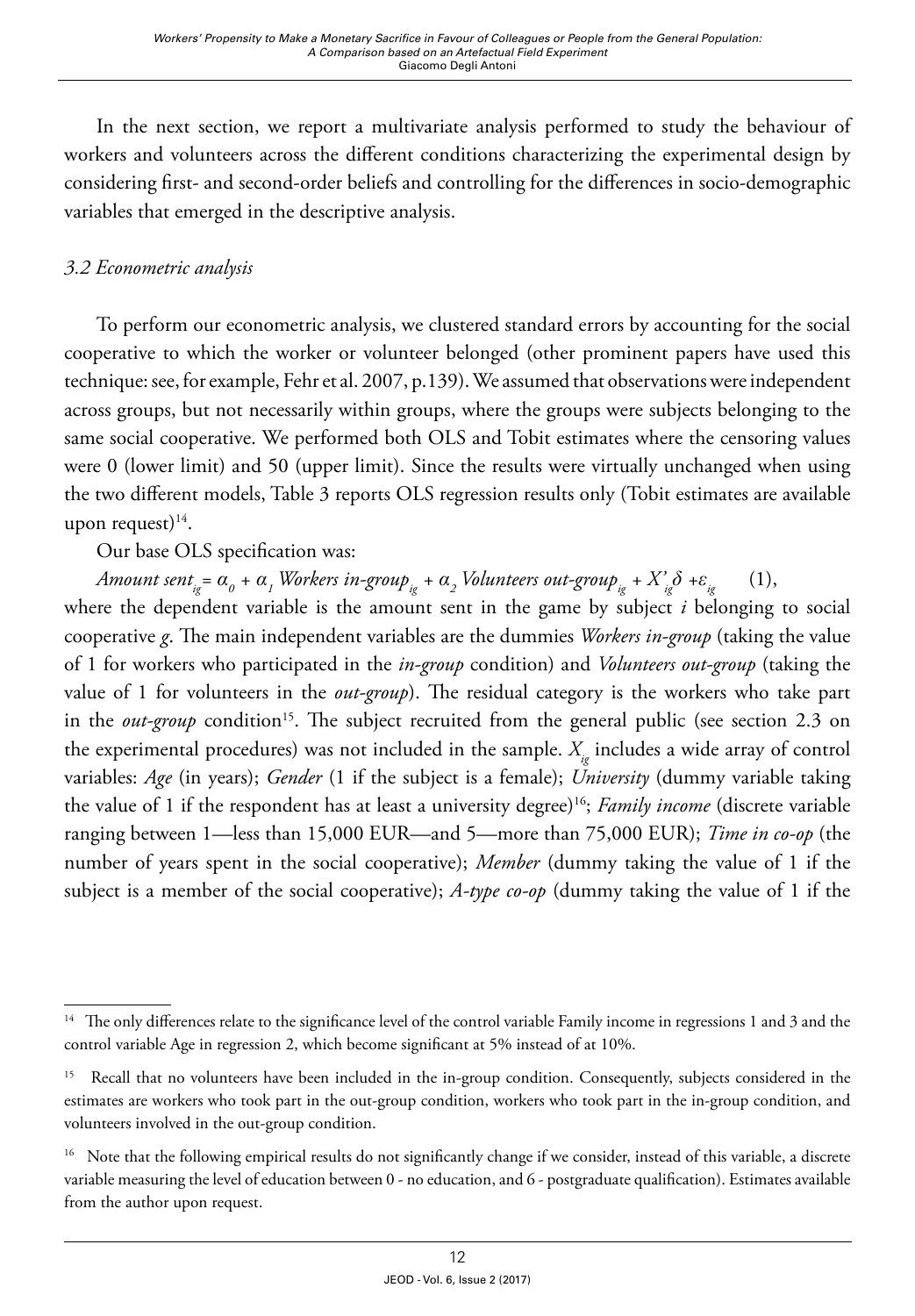cooperative is of A-type)<sup>17</sup>; *Years co-op* (social cooperative's number of years in operation; *Number volunteers* (number of volunteers in the social cooperative); *Number workers* (number of workers in the social cooperative).

| Regression                                   | $\mathbf{1}$ | $\mathbf{2}$                    | 3                     |
|----------------------------------------------|--------------|---------------------------------|-----------------------|
|                                              |              | Dependent Variable: Amount sent |                       |
| Workers in-group                             | $-7.462***$  | $-4.024*$                       | $-5.067**$            |
|                                              | (1.901)      | (1.918)                         | (2.286)               |
| Volunteers out-group                         | $-8.157**$   | $-4.763*$                       | $-6.310*$             |
|                                              | (3.524)      | (2.554)                         | (3.293)               |
| First-order beliefs                          |              | $0.532***$<br>(0.087)           | $0.397***$<br>(0.097) |
| Second-order beliefs                         |              |                                 | 0.149<br>(0.195)      |
| Age                                          | $-0.134$     | $-0.180*$                       | $-0.213**$            |
|                                              | (0.126)      | (0.093)                         | (0.084)               |
| Gender                                       | $-2.693$     | 0.012                           | $-0.763$              |
|                                              | (3.237)      | (2.675)                         | (2.775)               |
| University                                   | 1.156        | 1.652                           | 1.885                 |
|                                              | (2.609)      | (1.933)                         | (1.727)               |
| Family income                                | $2.160*$     | 1.435                           | $2.075*$              |
|                                              | (1.075)      | (1.065)                         | (1.074)               |
| Time in co-op                                | $-0.006$     | 0.080                           | 0.134                 |
|                                              | (0.349)      | (0.190)                         | (0.181)               |
| Member                                       | $-2.679$     | $-1.545$                        | $-1.647$              |
|                                              | (4.077)      | (3.123)                         | (2.981)               |
| $A$ -type co-op                              | $-9.399***$  | $-3.723$                        | $-3.948*$             |
|                                              | (3.095)      | (2.321)                         | (2.161)               |
| Years co-op                                  | 0.322        | $0.295*$                        | $0.261*$              |
|                                              | (0.223)      | (0.148)                         | (0.133)               |
| Number volunteers                            | 0.025        | 0.003                           | 0.006                 |
|                                              | (0.040)      | (0.024)                         | (0.025)               |
| Number workers                               | 0.033        | 0.068                           | 0.073                 |
|                                              | (0.105)      | (0.064)                         | (0.061)               |
| Constant                                     | 34.061***    | 15.576***                       | 16.444***             |
|                                              | (6.157)      | (2.765)                         | (5.022)               |
| Wald test on equality of coefficients        | 0.695        | 0.739                           | 1.243                 |
| of Workers in-group and Volunteers out-group | (2.569)      | (2.269)                         | (3.197)               |
| $R^2$                                        | 0.183        | 0.454                           | 0.470                 |
| Root MSE                                     | 11.808       | 9.649                           | 9.611                 |
| Obs.                                         | 93           | 89                              | 85                    |

**Table 3. The determinants of the amount sent in the game**

Cluster-robust standard errors in brackets. \*Significant at 10%; \*\*significant at 5%; \*\*\*significant at 1%.

The number of observations suffers from missing values associated with subjects who did not answer some questions used to elaborate the control variables and/or who did not report their belief.

<sup>&</sup>lt;sup>17</sup> No observations from subjects belonging to B-type social cooperative who agreed to take part in the research project survive in the sample after eliminating subjects whose choices were not compatible with the game rule because adding their two answers together produced a sum other than 50 (see Section 2.3).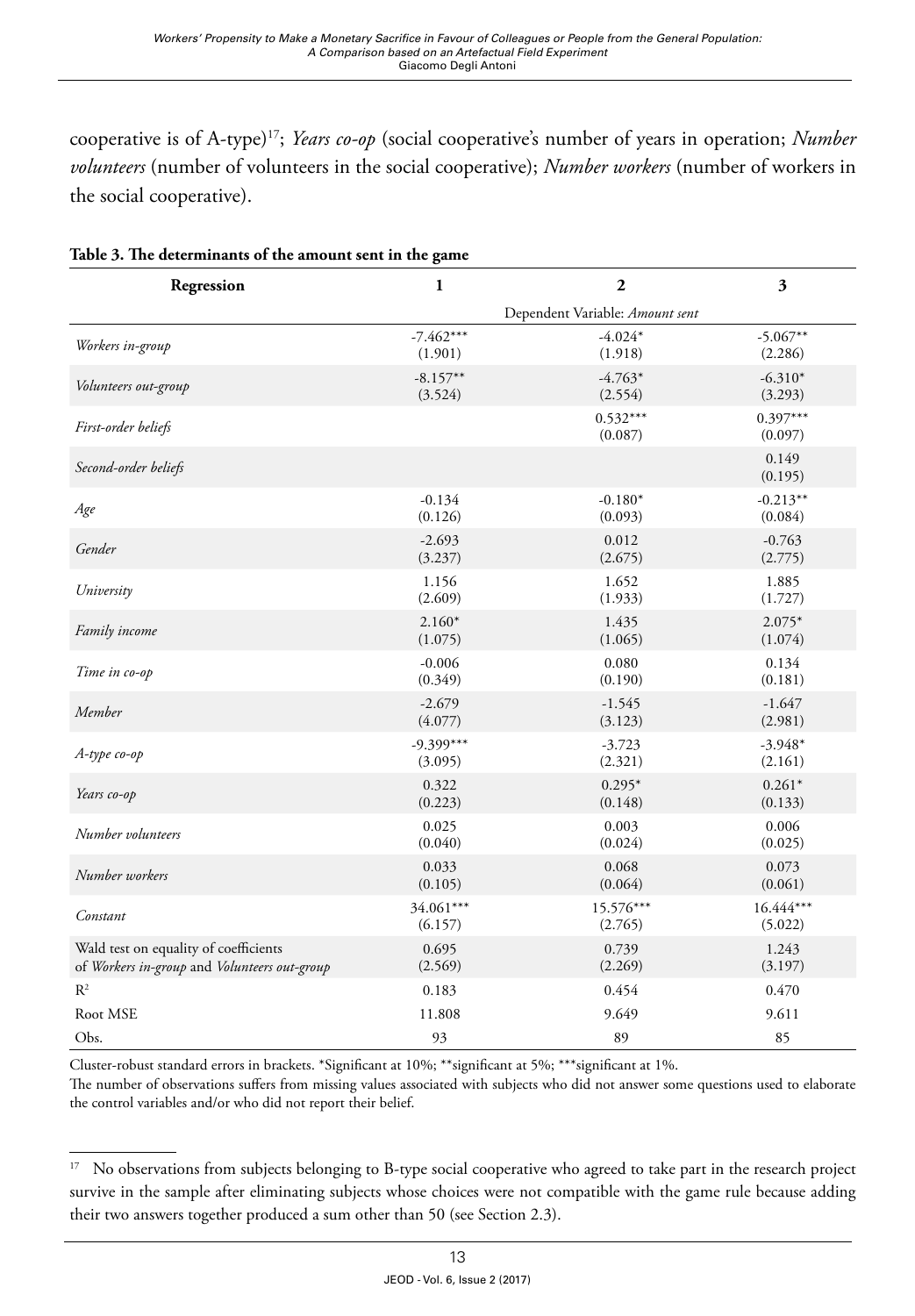Regression 1 clearly shows that, also when individual socio-demographic factors and variables at the organizational level are considered, workers tend to send significantly more when paired with people from the general population than with colleagues (7.5 EUR more). It also reveals that, when paired with people from the general public, workers tend to send more (8.2 more) than volunteers<sup>18</sup>. Conversely, no statistically significant difference emerges between the amount sent by volunteers and workers when the latter are paired with colleagues; the Wald test presented in Table 3 on the hypothesis that the coefficient of *Workers in-group* and *Volunteers out-group* are equal to each other is not rejected.

At the individual level, the only variable which significantly (and positively) affects the amount sent is the level of family income. At the organizational level, subjects belonging to A-type social cooperatives send significantly less than members of A+B-type social cooperatives.

Regression 2 includes first-order beliefs(*First-order beliefs*) among the independent variables. It reveals that belief about the counterpart's behaviour significantly contributes towards explaining the decision to send (the R-squared more than doubles when first-order beliefs are considered). The level of contribution increases with the amount that it is believed will be sent by the counterpart. Moreover, when first-order beliefs are considered, both the size (in absolute value) and the significance of the coefficients of the two variables *Workers in-group* and *Volunteers out-group* decrease. This seems to indicate that the higher level of contribution by workers in the *out-group* condition is mediated by belief. However, since workers in the *out-group* also send more after including expectations, some additional factors—presumably connected with individual preferences—must be at work in driving their choices (see Section 4).

We also explored possible differences in the effect of first-orders beliefs on the amount sent across experimental groups by interacting first-order beliefs with the dummy variables *Workers ingroup* and *Volunteers out-group*. Since the F-test on the null hypothesis that the coefficients of these interaction terms were jointly equal to 0 was accepted (p=0.635), we concluded that no significant differences emerged in the way beliefs affected our dependent variable across groups.

As far as the other control variables are concerned, when first-order beliefs are considered, the type of cooperative is no longer significant, while the age of subjects and the years of operation of the social cooperative become significantly associated with the amount sent, respectively in a negative and positive connection.

The inclusion of second-order beliefs (Table 3; regression 3) essentially does not change the previous result, with second-order beliefs which are not significantly associated with the amount sent in the game. Also, second-order beliefs do not significantly differ in their effect on the amount sent among groups of workers in the *out-group* condition, workers in the *in-group* condition, and volunteers (F-test computed following the same procedure described in relation to first-order beliefs: p=0.306).

<sup>&</sup>lt;sup>18</sup> In order to control that this result does not strictly depend on workers who are also volunteers in some associations, we exclude from the estimates reported in Table 3 six workers (involved in the out-group condition) who declared in the questionnaire that they spent at least one hour per week doing voluntary work in associations. The difference in the amount sent between workers in the out-group condition and volunteers remains statistically significant at least at 5%, also when beliefs are considered.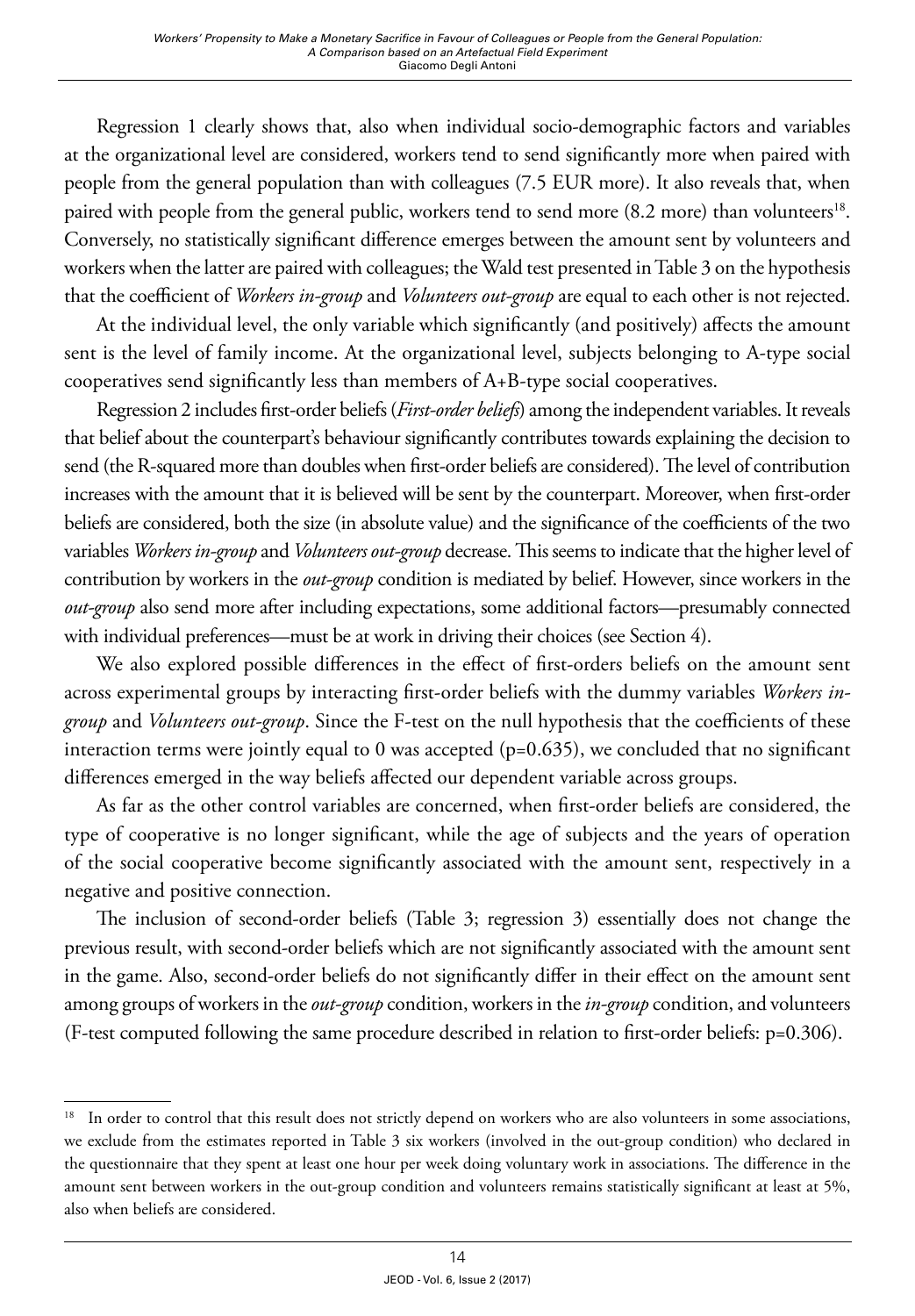Finally, the OLS estimates in Table 4 analyse beliefs in detail. In this case, too, we performed both OLS and Tobit estimates, and the results were essentially the same<sup>19</sup>.

Here, our base OLS specification was:

 $Dependent\_var_{ig} = α_o + α_{_I}$ Workers in-group $_{ig}$  +  $α_{_2}$ Volunteers out-group $_{ig}$  +  $X'_{ig}$ δ + $ε_{_{ig}}$  (2),

where the dependent variable is *First-order beliefs* (in Table 4, regression 1) and *Second-order beliefs* (in Table 4, regression 2) of subject *i* belonging to the social cooperative *g*.  $X_{i}$  represents the same control variables included in (1).

| Regression                                                                            | $\mathbf{1}$          | $\boldsymbol{2}$      |
|---------------------------------------------------------------------------------------|-----------------------|-----------------------|
| Dependent variable                                                                    | First-order beliefs   | Second-order beliefs  |
| Workers in-group                                                                      | $-6.434**$<br>(2.413) | $-7.026*$<br>(3.690)  |
| Volunteers out-group                                                                  | $-3.488$<br>(2.562)   | 2.071<br>(3.480)      |
| Age                                                                                   | 0.009<br>(0.152)      | $-0.029$<br>(0.198)   |
| Gender                                                                                | $-4.613$<br>(2.626)   | $-4.582$<br>(3.518)   |
| University                                                                            | $-1.233$<br>(3.408)   | $-1.924$<br>(3.558)   |
| Family income                                                                         | 1.566<br>(1.457)      | $-0.472$<br>(1.480)   |
| Time in co-op                                                                         | 0.274<br>(0.393)      | 0.210<br>(0.312)      |
| Member                                                                                | $-1.794$<br>(3.855)   | $-1.731$<br>(4.921)   |
| A-type co-op                                                                          | $-9.357**$<br>(3.134) | $-3.584$<br>(3.381)   |
| Years co-op                                                                           | 0.048<br>(0.207)      | 0.095<br>(0.211)      |
| Number volunteers                                                                     | 0.025<br>(0.038)      | $-0.006$<br>(0.028)   |
| Number workers                                                                        | 0.029<br>(0.103)      | 0.088<br>(0.087)      |
| Constant                                                                              | 30.704***<br>(6.798)  | 31.507***<br>(7.261)  |
| Wald test on equality of coefficients of Workers in-group<br>and Volunteers out-group | $-2.946$<br>(2.950)   | $-9.096**$<br>(4.019) |
| $R^2$                                                                                 | 0.155                 | 0.157                 |
| Root MSE                                                                              | 12.924                | 12.87                 |
| Obs.                                                                                  | 89                    | 85                    |

#### **Table 4. The determinants of expectations**

Cluster-robust standard errors in brackets. \*Significant at 10%; \*\*significant at 5%; \*\*\*significant at 1%.

The number of observations suffers from missing values associated with subjects who did not answer some questions used to elaborate the control variables and/or who did not report their belief.

<sup>&</sup>lt;sup>19</sup> The only differences involved two control variables in regression 1: Gender, which was not significant in the OLS estimates, became significant at the 5% level in the Tobit regressions; and A-type co-op, which was significant at the 5% level in the OLS estimates and at 1% in the Tobit estimates.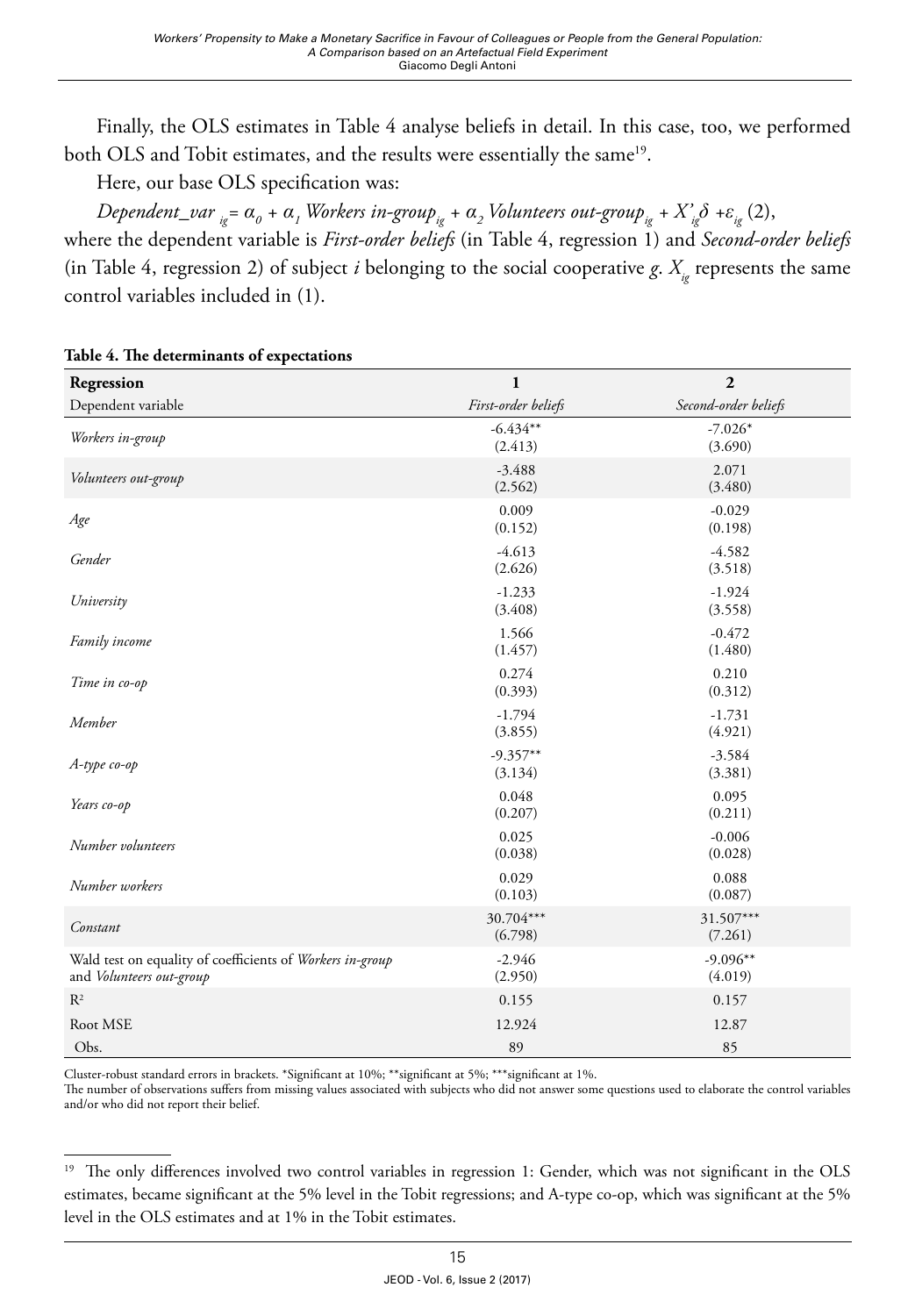Table 4 shows that, also when control variables at individual and organizational level are considered, both the first- and second-order beliefs of workers are higher when they are paired with people from the general population than with colleagues. The Wald test reported in Table 4 also reveals that second-order beliefs of workers in the *in-group* are lower than those of volunteers.

# **4. Discussion of results**

As expected, by considering contributions on the pro-social attitudes of social cooperative workers and volunteers (Degli Antoni and Portale, 2011; Degli Antoni and Sabatini, 2016; Sabatini, Modena and Tortia, 2014), our experimental data revealed a marked departure from standard rational and selfish behaviour (more than 95 per cent of the subjects sent a positive amount of money to the counterpart), in particular in our *out-group* condition, where workers were paired with people from the general public. At odds with what may be expected by considering the marked generalized trust of volunteers when compared with that of non-volunteers, we find that—when paired with unknown others—volunteers tend to sacrifice less than workers. Finally, we found that workers send less to their colleagues than to people from the general public.

We have shown that the difference in the willingness to make sacrifices in the experimental game is partly mediated by the belief about the counterpart's behaviour. Workers expect their colleagues to send less than people from the general public. This leads one to think that the distinction between moralistic trust and knowledge-based trust (Uslaner, 2002, in particular Chapter 2) may have a role in explaining our evidence. Moralistic trust may explain why workers (and volunteers) decided to send a positive amount of money to perfect strangers in our experimental game. In Uslaner's approach, moralistic trust consists in the belief that other people share your fundamental moral values, and that others should therefore be treated as you would like them to treat you. Moralistic trust requires one to behave correctly with others even where (direct) reciprocity plays no role in the interaction. It is fairly stable over time (Uslaner, 2002, Chapter 3), and does not depend on everyday life experiences, even though it may be affected by collective social experience (such as the civil rights movement in the United States). In contrast with moralistic trust, knowledge-based trust involves a relationship between specific persons who interact within defined contexts. Knowledge-based trust tells one to behave with others on the basis of the previous experiences that have characterized interactions with those specific others. Knowledge-based trust will therefore be greater where the persons it refers to has proved to be trustworthy, whereas it will be eroded by untrustworthy behaviour. It should be noted that moralistic and knowledge-based trust coexist in every individual, who will behave according to moralistic trust when interacting with unknown persons, and to knowledge-based trust when information about the previous behaviour of the counterpart is available.

In this perspective, the belief that colleagues will send less money than members of the general public, which resulted in a lower contribution in our *in-group* experimental condition, may be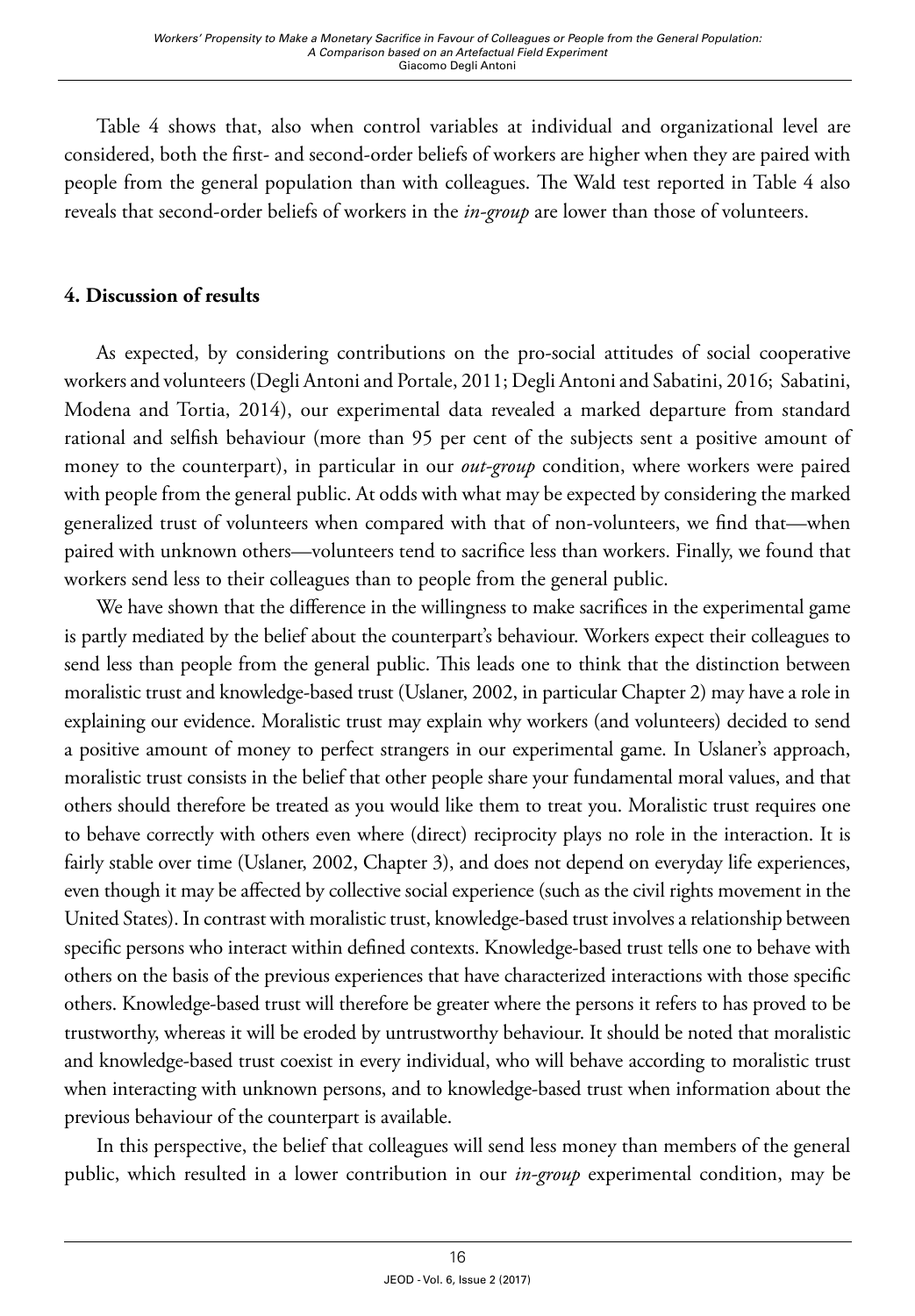explained by the not completely satisfactory nature of job relations in terms of a reciprocal willingness to make sacrifices for others, which generates a level of knowledge-based trust towards colleagues that is lower than the level of moralistic trust. This does not imply that the desire to make a sacrifice for others is completely absent in workers when they are paired with colleagues. In fact, the vast majority of workers also depart from purely selfish behaviour in the *in-group* condition. Nor does this mean that on-the-job interactions reduce the level of the subjects' moralistic trust, which remains stable over the time, and is substantially unaffected by everyday life experiences. Our evidence on workers' beliefs regarding the propensity to make sacrifices of their colleagues and people from the general public does, however, raise issues of fundamental importance for management strategy with regard to the promotion of trust and good relationships among colleagues.

Moreover, since beliefs do not fully account for the lower contribution of workers in the *in-group* condition, motivations other than the effect of previous specific interactions in the workplace must count. Our design does not allow us to clearly identify and disentangle the residual motivations behind differences in workers' behaviour in the *in-group* and *out-group* condition. One tentative explanation might be that other-regarding preferences induce workers to send more to strangers than to colleagues because they are convinced that the strangers may be in a worse economic situation. In a period of economic crisis, the very fact of having a job might be perceived as a privilege, and awareness that the counterpart in the *in-group* condition is in employment might have affected the subjects' decision. The socially oriented nature of cooperatives and their inclusive governance (Dow, 2003; Stiglitz, 2009; Birchall, 2010) may attract subjects with specific other-regarding preferences (for example, inequity-averse subjects), and this may be particularly relevant in our sample. This explanation (or others that are not strictly based on belief) may account for the lower contribution in the *out-group* condition of volunteers as opposed to workers, who do not present significantly differences in terms of either first- or second-order beliefs (Table 4).

# **5. Conclusions**

This paper contributes to the literature by carrying out an original experimental analysis, which compares the willingness of workers in social cooperatives to make a personal monetary sacrifice in favour of colleagues or people from the general population.

Given the importance of trust and positive relationships for the economic performance of organizations, our results deserve particular attention, and pose interesting questions for further research. Firstly, specific experiments should be designed to identify why workers are less willing to make sacrifices in favour of their colleagues than people from the general population. In addition, this study focused on workers involved in a precise organization type, and our dataset does not allow us to investigate whether the detected behaviour of workers with colleagues compared with that towards unknown others is peculiar to social cooperative workers. A comparative analysis of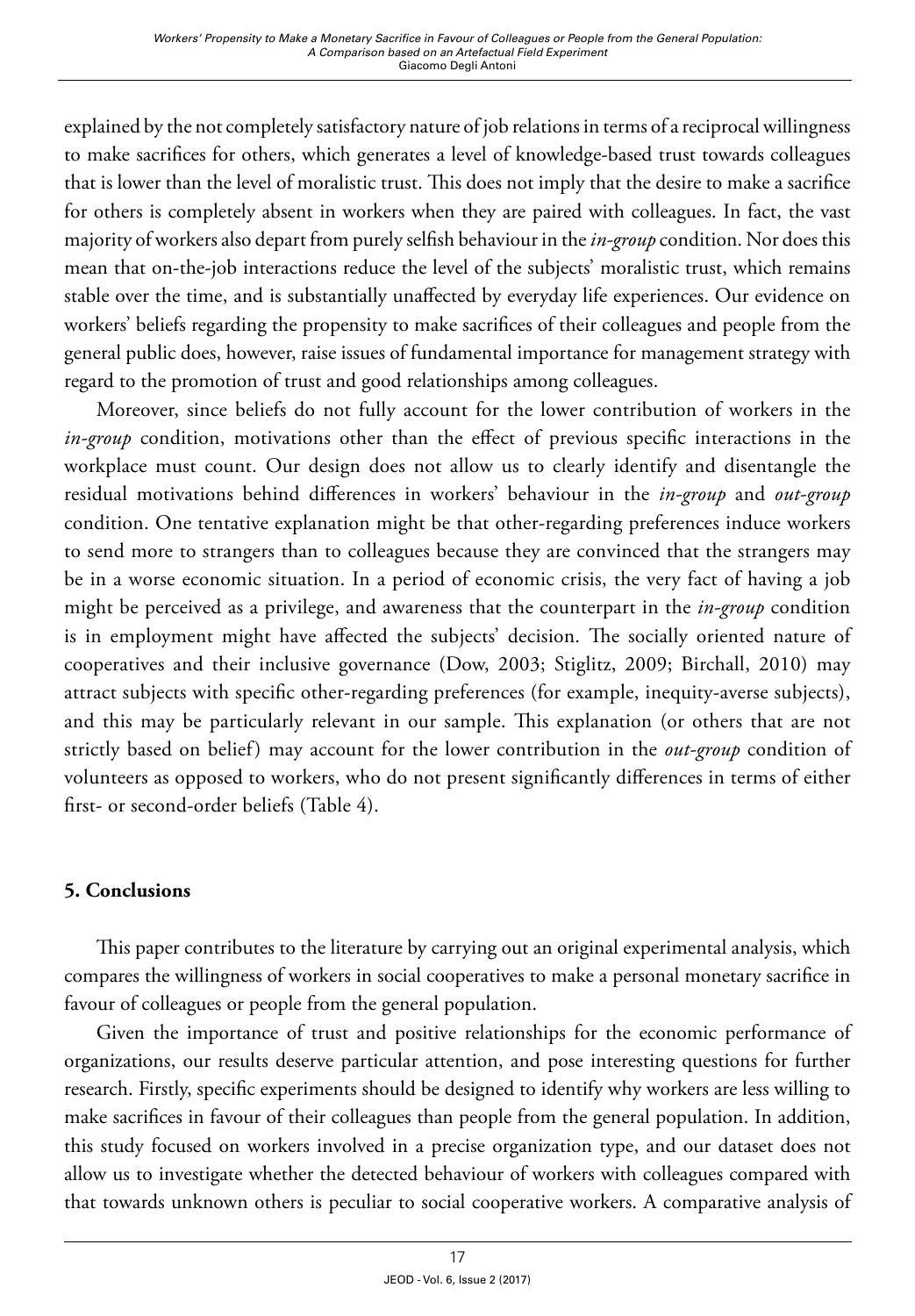workers employed in different kinds of organization might clarify this. Finally, it must be considered that the low probability that one's choice is actually paid in our game (we only paid 1 subject out of 50) makes the financial cost of sending money less effective in counterbalancing the non-monetary utility that may derive from sacrificing a part of the personal payoff in favour of the counterpart (for example, that associated with a socially desirable presentation of oneself). Like Mittone and Ploner (2015), we can say that at a theoretical level, subjects have a monetary incentive to reveal their true preferences. Since the size of monetary incentives may affect experimental subjects' behaviour, however, (for example, incentives reduce "socially desirable presentation" effects such as generosity, Camerer and Hogarth, 1999), further experimental analyses on workers' behaviour towards colleagues should offer more substantial monetary incentives so as to make other-regarding behaviour more costly than it was in our experiment.

# **References**

- Bandiera, O., Barankay, I. & Rasul, I. (2005). Social preferences and the response to incentives: evidence from personnel data, *Quarterly Journal of Economics*, 120(3): 917-962. DOI:<https://doi.org/10.1093/qje/120.3.917>
- Berg, J., Dickhaut, J. & McCabe, K. (1995). Trust, reciprocity, and social history, *Games and economic behavior*, 10(1): 122-142. DOI:<https://doi.org/10.1006/game.1995.1027>
- Birchall, J. (2010). *People-centred businesses: co-operatives, mutuals and the idea of membership.* Basingstoke: Palgrave Macmillan.
- Borzaga, C. & Defourny, J. (2001). *The emergence of social enterprise*. London: Routledge.
- Borzaga, C. & Tortia, E. (2006). Worker motivations, job satisfaction, and loyalty in public and nonprofit social services, *Nonprofit and Voluntary Sector Quarterly* (32): 225-249. DOI:<https://doi.org/10.1177/0899764006287207>
- Camerer, C.F. & Hogarth, R.H. (1999). The effects of financial incentives in experiments: A review and capital-labor-production framework, *Journal of Risk and Uncertainty*, 19(1-3): 7-42. DOI: [https://doi.](https://doi.org/10.1023/A:1007850605129) [org/10.1023/A:1007850605129](https://doi.org/10.1023/A:1007850605129)
- Charness, G. & Villeval, M.C. (2009). Cooperation and Competition in Intergenerational Experiments in the Field and the Laboratory, *The American Economic Review*, 99(3): 956-978. DOI: <https://doi.org/10.1257/aer.99.3.956>
- Defourny, J. & Nyssens, M. (Eds.) (2008). Social enterprise in Europe: recent trends and developments, *Emes International Research Network*, WP No. 08/01. DOI:<https://doi.org/10.1108/17508610810922703>
- Defourny, J. & Nyssens, M. (2010a). Social Entreprise. In: K. Hart, J.L. Laville, & D. Cattani (Eds.) *The Human Economy: A Citizen's Guide*. Cambridge: Polity Press, pp. 284- 292.
- Defourny, J. & Nyssens, M. (2010b). Conceptions of Social Enterprise and Social Entrepreneurship in Europe and the United States: Convergences and Divergences, *Journal of Social Entrepreneurship*, 1(1): 32-53. DOI: [https://doi.](https://doi.org/10.1080/19420670903442053) [org/10.1080/19420670903442053](https://doi.org/10.1080/19420670903442053)
- Degli Antoni, G. & Grimalda G. (2016). Groups and trust: Experimental evidence on the Olson and Putnam hypotheses, *Journal of Behavioral and Experimental Economics*, (61): 38-54.
- Degli Antoni, G. & Portale, E. (2011). The effect of corporate social responsibility on social capital creation: an empirical study on participation in social cooperatives, *Nonprofit and Voluntary Sector Quarterly,* (40): 566-582. DOI: <https://doi.org/10.1177/0899764010362568>
- Degli Antoni, G. & Sabatini, F. (2016). Social cooperatives, social welfare associations and social networks, *Review of Social Economy*, 75(2): 2012-230. DOI:<https://doi.org/10.1080/00346764.2016.1226510>